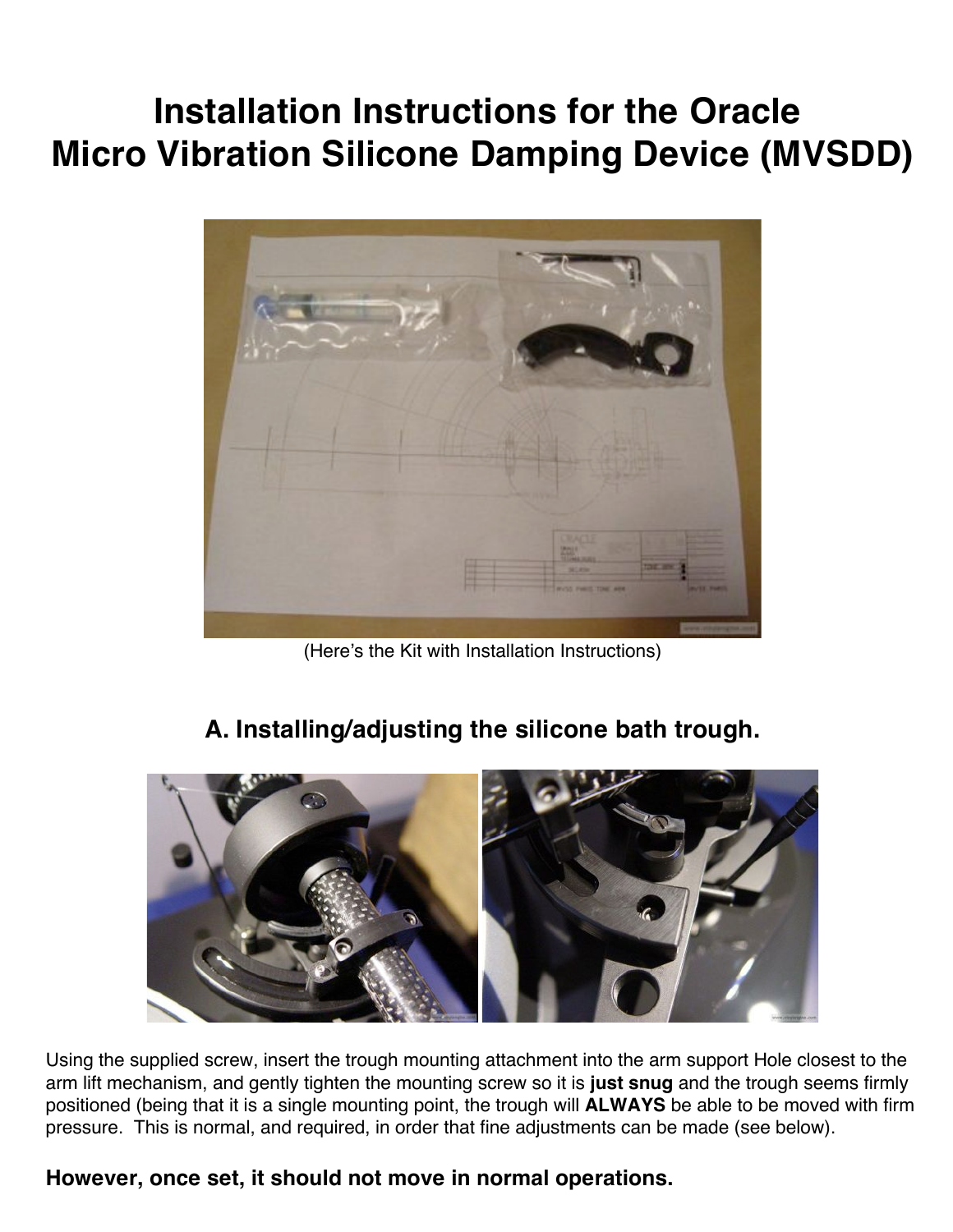### **B. Installing/Adjusting the Delrin MVSDD tone-arm clamp which contains the setscrew that fits into the silicone bath trough.**



- 1. The center of the clamp mounted on the tone arm tube is at exactly 194,88mm (7,675") from the front edge of the tone arm tube.
- 2. Position the clamp so that the setscrew is perpendicular to the silicone bath trough, and sits in the center (front-to-back) of the trough (*See below re final adjustment of the trough's position*) - it should be easy to eyeball that the setscrew is perpendicular to the silicone bath trough when looking at the clamp from the front of the arm tube. To adjust the position of the clamp, simply loosen the 2 holding screws very slightly, just enough so that the clamp can be rotated on the arm tube.
- 3. Retighten the 2 holding screws. It is extremely important not to over-tighten the clamp! Screws must be tightened gently - just enough to prevent the clamp from moving or rotating.
- 4. The weight of the Delran clamp is minimal, so it will not be necessary to change your counterweight to a heaver one.

**\*However, arm balancing, VTF and VTA must be rechecked after MVSDD calibration is complete**.

### **C. Adjusting the Position of the Silicone Bath Trough**

- 1. Once installed, it is important to **check the proper alignment of the bath** holding the Silicone fluid. To do so, hold the finger lift and move the tone arm all the way towards the center of the turntable.
- 2. **When properly aligned**, the setscrew should follow an arc down the center-line of the curved Silicone bath trough, being parallel to both walls of the trough as the arm moves through its entire arc.



If not, adjust the position of the trough **without loosening the mounting screw** -

- Just use a small amount of force on the end of the trough and it will move to whatever position you wish.
- 3. There is **no need** to further tighten the screw that attaches the trough to the arm support.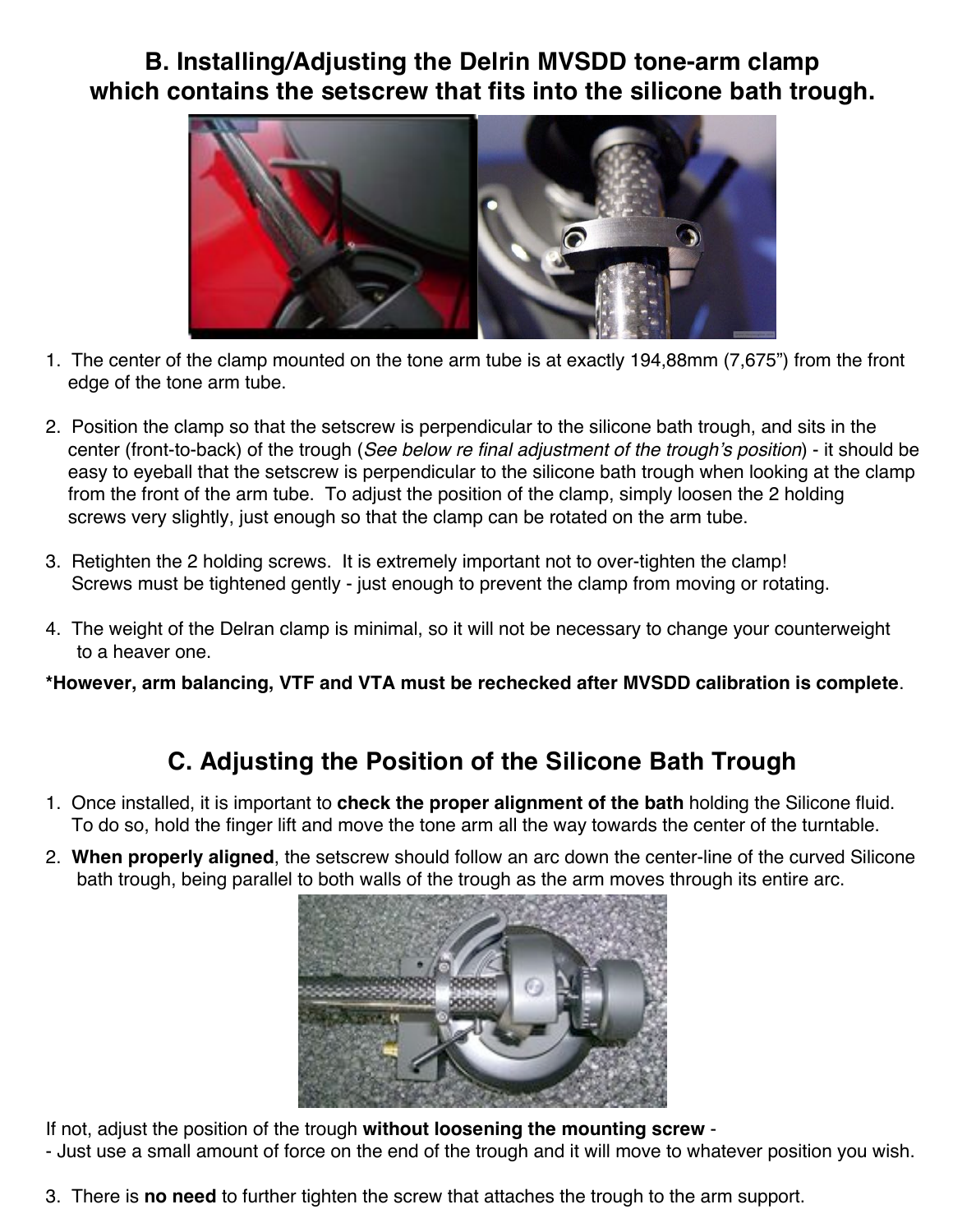### **D. Filling the MVSDD Silicone bath:**



**1.** Fill the Silicone bath to about 1/16" of the edge of the trough. Looking at the syringe, I seems that it was good for one "fill-up" - but it turns out that there is enough for at least 2, if not more. **So Do NOT Overfill !!**

#### 2. **Add a bit less Silicone than you think** -

As this fluid is extremely thick & slow moving, make sure you **allow enough time for it to completely level out** before you add any more.

\*\**The first time I filled mine, I didn't give it enough time to level out and ended up overfilling it.*

# **E. Calibrating the tone arm MVSDD:**



- 1. **After removing the anti-skating weight,** set a flat record on the platter set the stylus on the record.
- 2. **Now you are ready to set your 0 (starting) point. Note: All adjustments must be judged with the stylus on the record. However**, to prevent damaging your stylus, the arm must be secured in its armrest **each time** you make the adjustment.
- 3. Using the Allen Wrench provided, adjust the stainless steel set screw until it **just touches** the surface of the Silicone in the bath (use a magnifying glass to verify this).
- 4. Once you get the screw just close to the silicone, use the magnifying glass to adjust it a **very small amount** (about 1/16 of a turn at a time). Set the stylus down on the record to recheck the position.